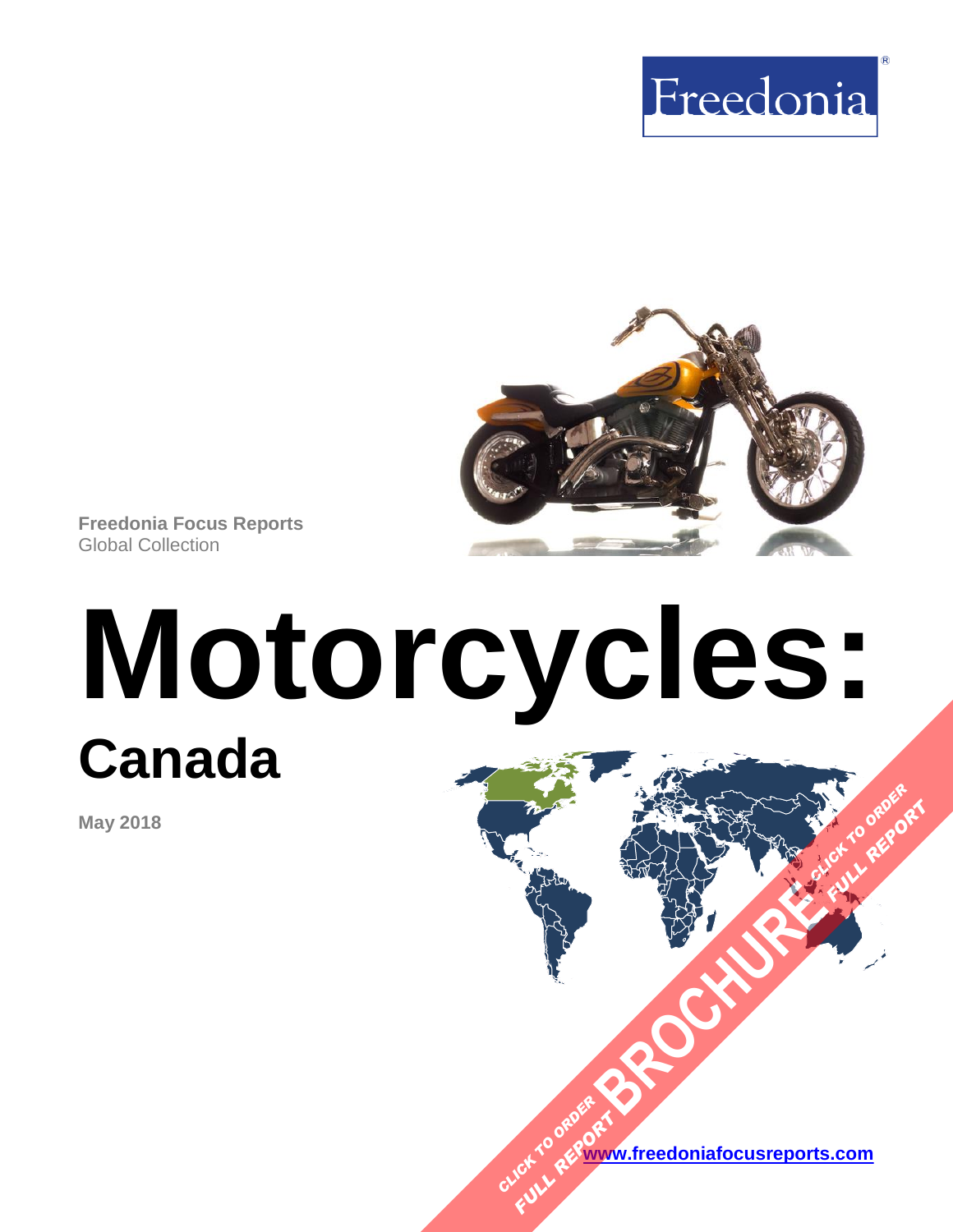# **Table of Contents**

| 1. Highlights                      | 3              |
|------------------------------------|----------------|
| 2. Market Environment              | 4              |
| <b>Historical Trends</b>           | 4              |
| Key Economic Indicators            | 6              |
| <b>NAFTA Outlook</b>               | $\overline{7}$ |
| <b>Technology Trends</b>           | 9              |
| Legal & Regulatory Factors         | 11             |
| 3. Segmentation & Forecasts        | 12             |
| Products                           | 12             |
| ICE Medium & Heavy                 | 14             |
| <b>ICE Light</b>                   | 15             |
| ICE Scooters, Mopeds, & Motorbikes | 15             |
| Electric                           | 16             |
| Production                         | 18             |
| 4. Industry Structure              | 20             |
| <b>Industry Characteristics</b>    | 20             |
| <b>Market Leaders</b>              | 21             |
| Bombardier                         | 21             |
| Harley-Davidson                    | 21             |
| Polaris Industries                 | 21             |
| 5. About This Report               | 23             |
| Scope & Method                     | 23             |
| Sources                            | 24             |
| <b>Industry Codes</b>              | 24             |
| Resources                          | 25             |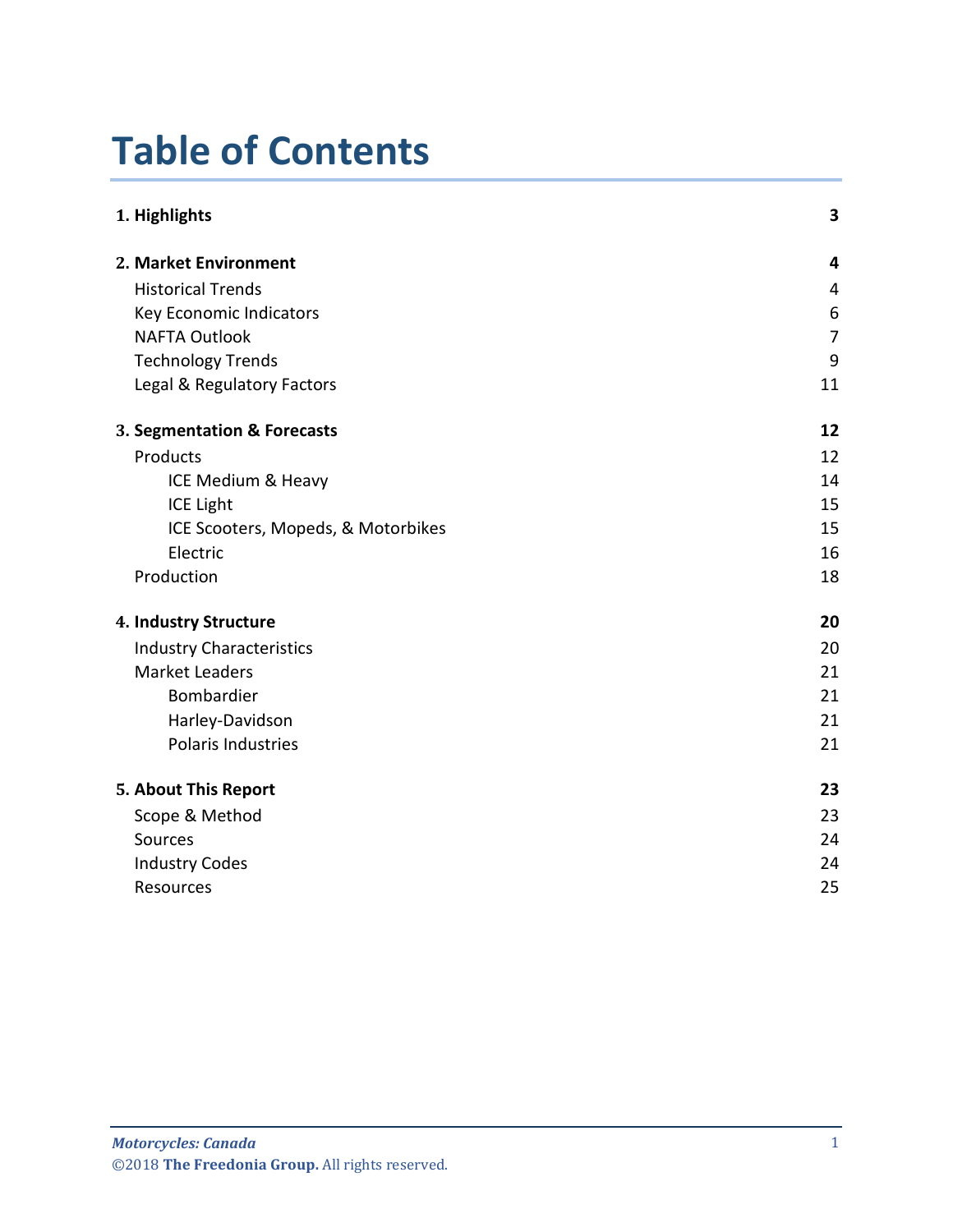# **List of Tables & Figures**

| Figure 1   Canada: Key Trends in the Motorcycle Market, 2017 - 2022      | 3  |
|--------------------------------------------------------------------------|----|
| Figure 2   Canada: Motorcycle Demand Trends, 2007 - 2017                 | 5  |
| Table 1   Canada: Key Indicators for Motorcycle Demand, 2007 - 2022      | 6  |
| Figure 3   NAFTA Motorcycle Demand by Country, 2017 (%)                  | 7  |
| Figure 4   Canada: Motorcycle Demand by Product, 2007 - 2022 (000 units) | 12 |
| Table 2   Canada: Motorcycle Demand by Product, 2007 - 2022 (000 units)  | 12 |
| Figure 5   Canada: Motorcycle Demand, 2007 - 2022 (US\$ mil)             | 13 |
| Table 3   Canada: Motorcycle Demand, 2007 - 2022 (US\$ mil)              | 13 |
| Figure 6   Canada: Motorcycle Demand by Product, 2007 - 2022 (%)         | 16 |
| Figure 7   Canada: Motorcycle Production, 2007 - 2022 (000 units)        | 18 |
| Table 4   Canada: Motorcycle Production, 2007 - 2022 (000 units)         | 18 |
| Table 5   Leading Participants in the Canada Motorcycle Industry         | 20 |
| Table 6   NAICS & SIC Codes Related to Motorcycles                       | 24 |
|                                                                          |    |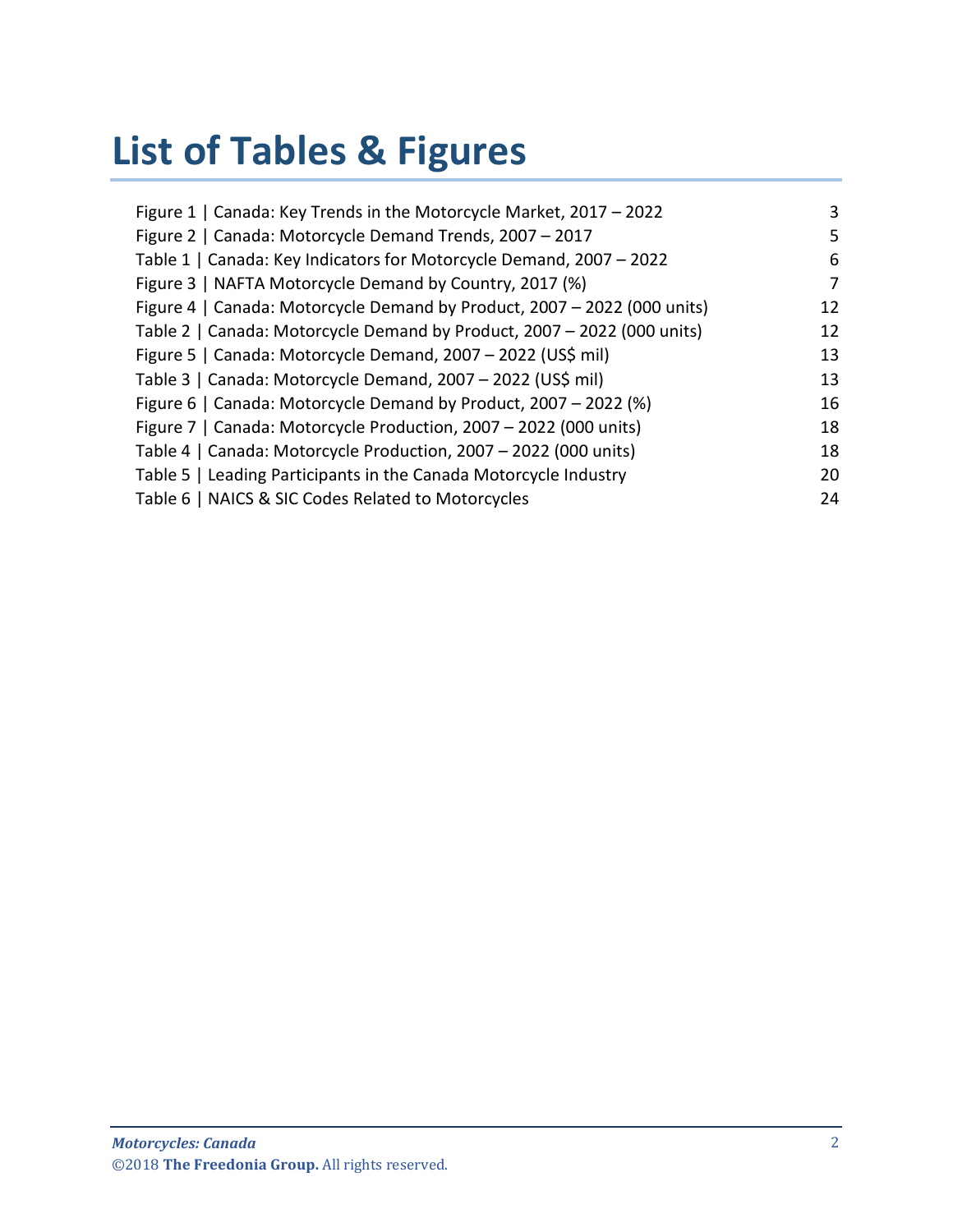# <span id="page-3-0"></span>**About This Report**

# <span id="page-3-1"></span>**Scope & Method**

This report forecasts to 2022 Canada motorcycle demand and production in units. Demand is also forecast to 2022 in nominal US dollars at the manufacturer level. Total demand in units is segmented by product in terms of:

- ICE medium and heavy
- ICE light
- ICE scooters, mopeds, and motorbikes
- electric

To illustrate historical trends, total demand is provided in annual series from 2007 to 2017; production, total demand by value, and the various segments are reported at fiveyear intervals for 2007, 2012, and 2017.

In addition to two-wheeled vehicles, trikes (three-wheeled motorcycles) are included in the report numbers. Three-wheeled motorcycles include sidecar motorcycles, which are twowheeled motorcycles with an attached one-wheel sidecar and traditional or purpose-built motorcycles used for recreational purposes that are fitted with a two-wheeled axle in either the front or rear. Excluded from the scope of this report are separately sold sidecars; three-wheeled auto rickshaws or truck-like "three-wheelers" produced in India, China, and other emerging markets that are used principally for business purposes; and utility vehicles, such as all-terrain vehicles, utility task vehicles, autocycles, and motor vehicle/motorcycle hybrids.

This report quantifies trends in various measures of growth and volatility. Growth (or decline) expressed as an average annual growth rate (AAGR) is the least squares growth rate, which takes into account all available datapoints over a period. The volatility of datapoints around a least squares growth trend over time is expressed via the coefficient of determination, or  $r^2$ . The most stable data series relative to the trend carries an  $r^2$  value of 1.0; the most volatile – 0.0. Growth calculated as a compound annual growth rate (CAGR) employs, by definition, only the first and last datapoints over a period. The CAGR is used to describe forecast growth, defined as the expected trend beginning in the base year and ending in the forecast year. Readers are encouraged to consider historical volatility when assessing particular annual values along the forecast trend, including in the forecast year.

For any given historical year, US dollar amounts are obtained from values expressed in the applicable local currency. These local currency values are converted to US dollars at the average annual exchange rate for that year. For forecast years, the US dollar amounts assume the same annual exchange rate at that prevailing in 2017. All figures cited are in US dollars unless otherwise specified.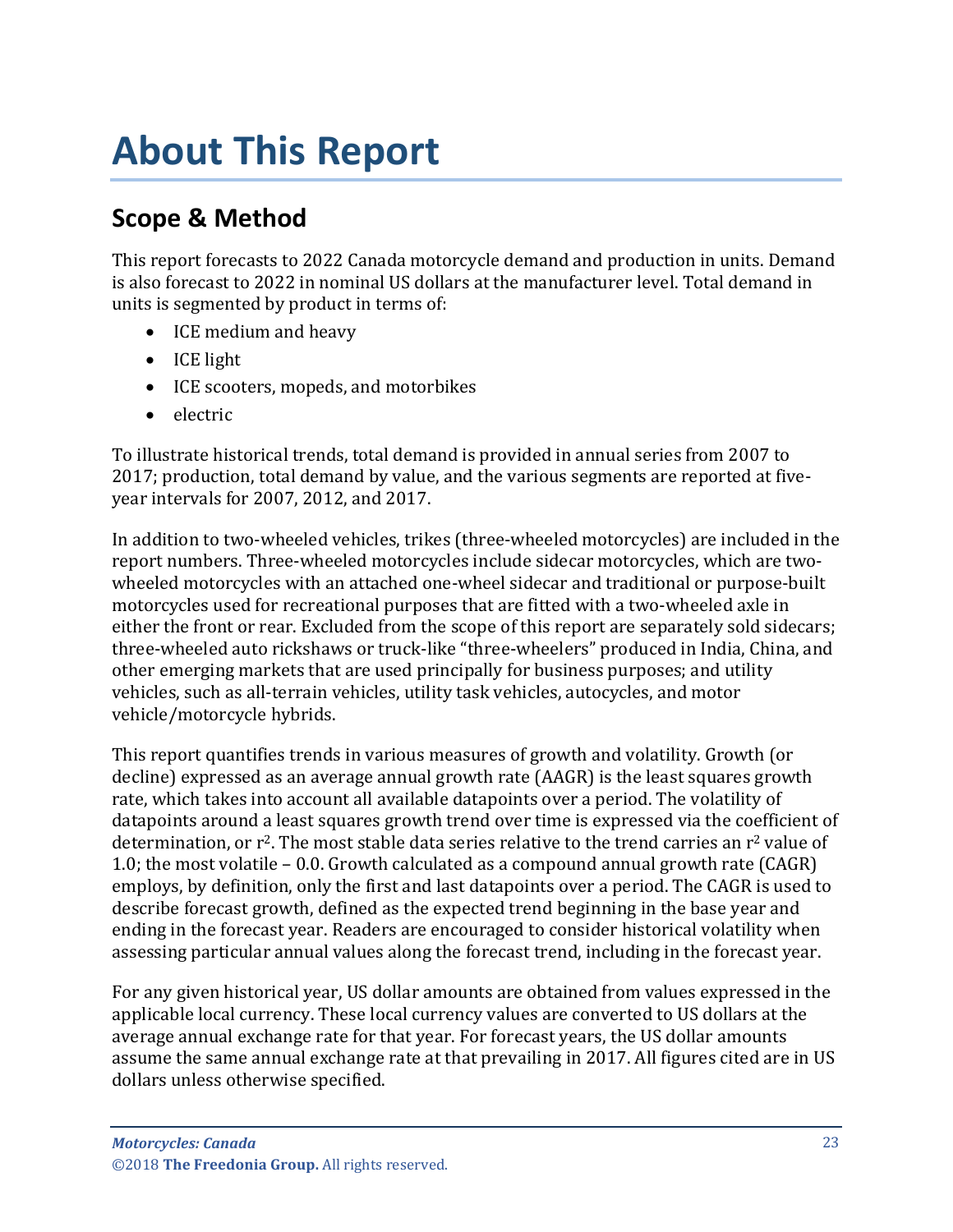#### **About This Report**

Key macroeconomic indicators are also provided with quantified trends. Other various topics, including profiles of pertinent leading suppliers, are covered in this report. A full outline of report items by page is available in the Table of Contents.

## <span id="page-4-0"></span>**Sources**

*Motorcycles: Canada* (FA85016) is based on *[Global Motorcycles,](http://www.freedoniagroup.com/DocumentDetails.aspx?ReferrerId=FL-FOCUS&studyid=3634)* a comprehensive industry study published by The Freedonia Group. Reported findings represent the synthesis and analysis of data from various primary, secondary, macroeconomic, and demographic sources including:

- firms participating in the industry, and their suppliers and customers
- government/public agencies
- national, regional, and international non-governmental organizations
- trade associations and their publications
- the business and trade press
- indicator forecasts by The Freedonia Group
- the findings of other reports and studies by The Freedonia Group

Specific sources and additional resources are listed in the Resources section of this publication for reference and to facilitate further research.

## <span id="page-4-1"></span>**Industry Codes**

<span id="page-4-2"></span>

| Table 6   NAICS & SIC Codes Related to Motorcycles |                                               |            |                                           |  |
|----------------------------------------------------|-----------------------------------------------|------------|-------------------------------------------|--|
| NAICS/SCIAN 2007                                   |                                               | <b>SIC</b> |                                           |  |
|                                                    | North American Industry Classification System |            | <b>Standard Industrial Classification</b> |  |
| 336991                                             | Motorcycle, Bicycle, and Parts Mfg            | 3751       | Motorcycles, Bicycles, and Parts          |  |

Source: US Census Bureau

# **Copyright & Licensing**

The full report is protected by copyright laws of the United States of America and international treaties. The entire contents of the publication are copyrighted by The Freedonia Group.